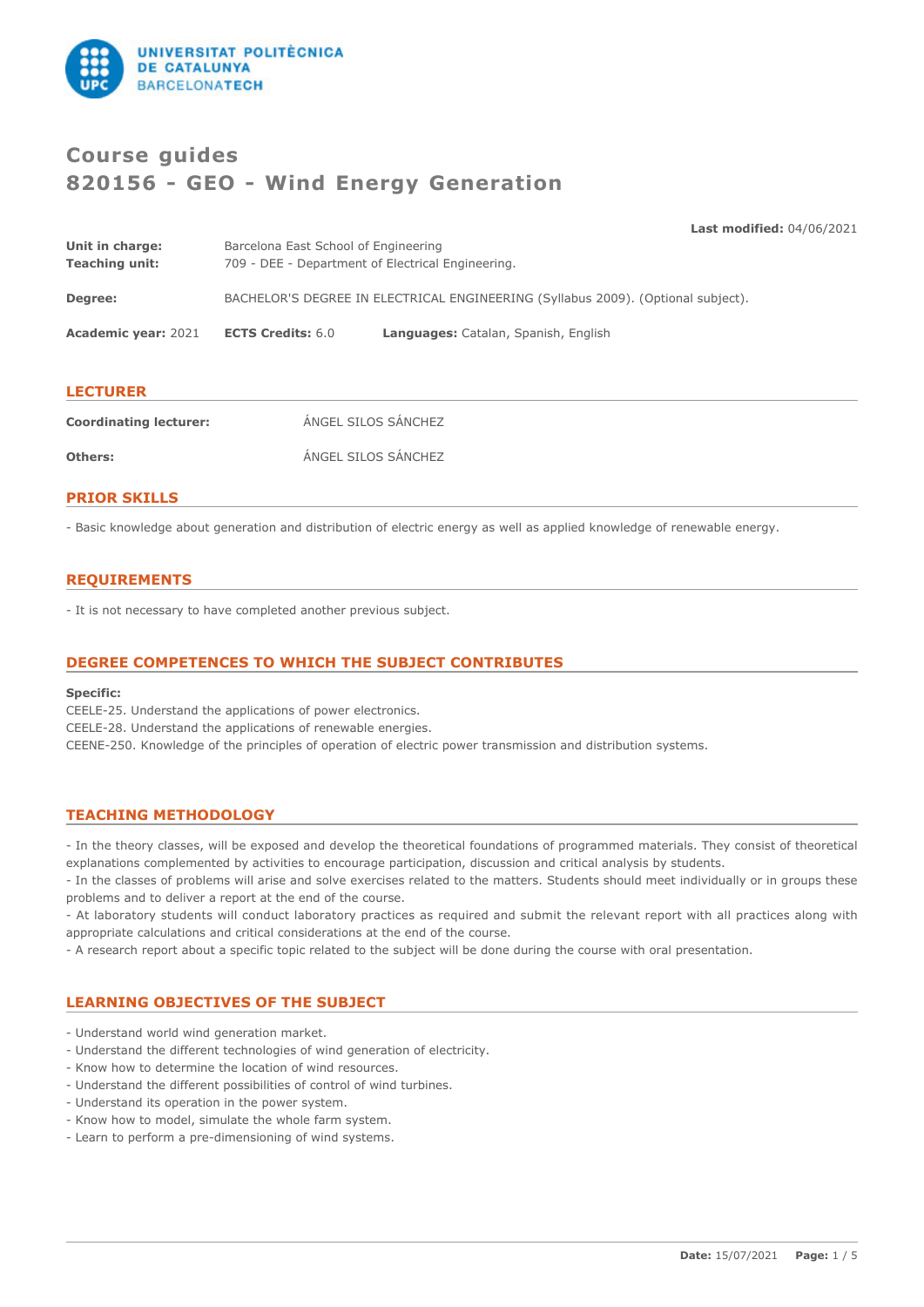

## **STUDY LOAD**

| <b>Type</b>       | <b>Hours</b> | Percentage |
|-------------------|--------------|------------|
| Hours small group | 15,0         | 10.00      |
| Self study        | 90,0         | 60.00      |
| Hours large group | 45,0         | 30.00      |

**Total learning time:** 150 h

## **CONTENTS**

### **1. General concepts**

### **Description:**

1.1 Overview of wind energy conversion systems

- 1.2 Wind energy technology
- 1.3 WECS configurations
- 1.4 Grid code

1.5 National and international wind generation market

**Full-or-part-time:** 24h Theory classes: 6h Laboratory classes: 2h Self study : 16h

### **2. The wind resource**

## **Description:**

2.1 General concepts

- 2.2 Variation in height and space
- 2.3 Variability of wind in time
- 2.4 Determination of gross energy yield
- 2.5 Assessment of resources
- 2.6 Wind measurements
- 2.7 Special offshore effects

### **Full-or-part-time:** 30h Theory classes: 6h

Laboratory classes: 4h Self study : 20h

### **3. Fundamentals of wind energy conversion system control**

### **Description:**

3.1 Wind turbine aerodynamics 3.2 Maximum power point tracking (MPPT) control 3.3 Wind turbine components

### **Full-or-part-time:** 24h

Theory classes: 6h Practical classes: 2h Self study : 16h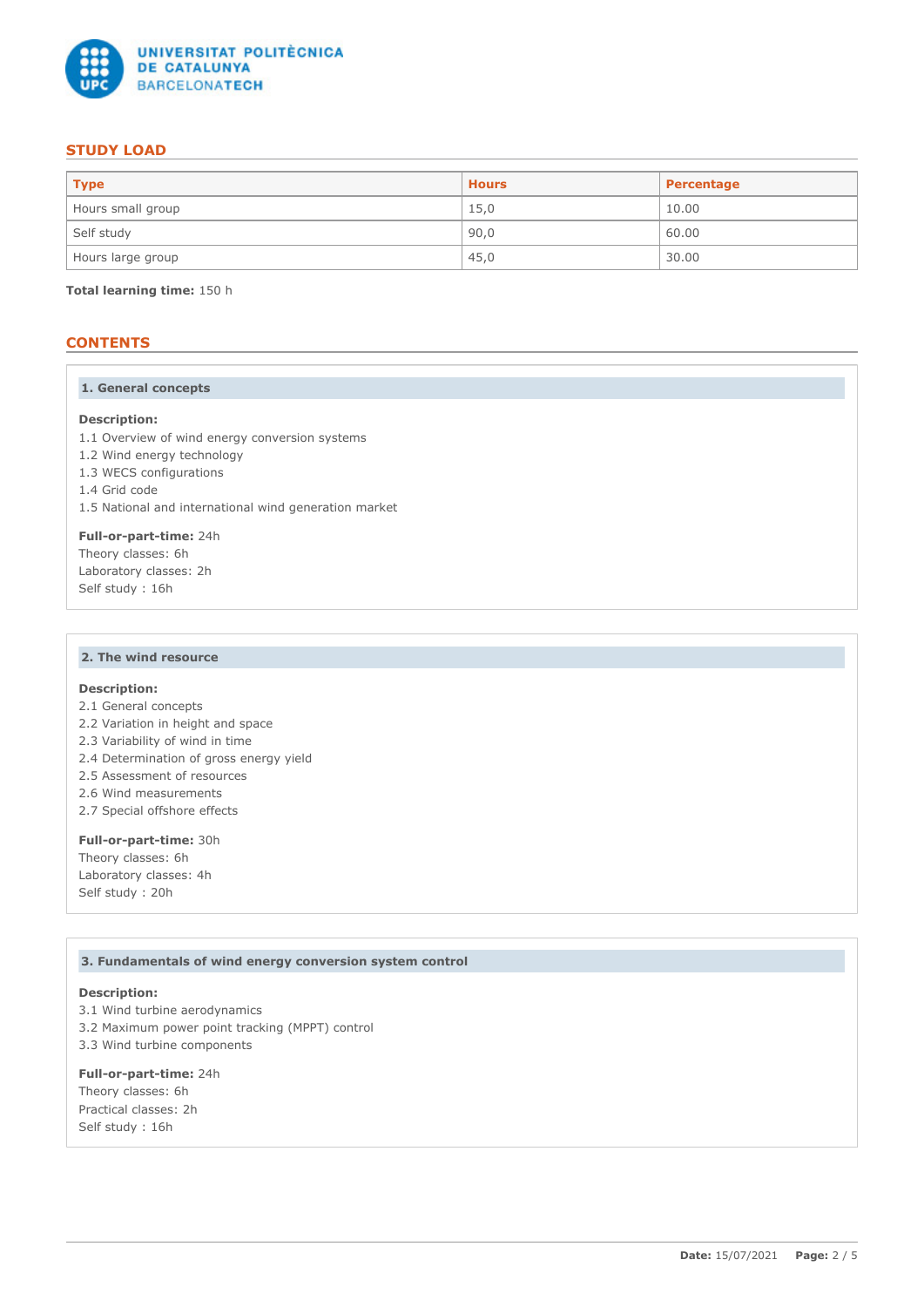

### **4. Wind generators and modelling**

### **Description:**

4.1 Reference frame transformations 4.2 Induction generator models

4.3 Synchronous generators

## **Full-or-part-time:** 11h

Theory classes: 3h Self study : 8h

### **5. Power Converters in wind energy conversion systems**

### **Description:**

5.1 Two-level voltage source converters

5.2 Three-level neutral point clamped converters

5.3 Comparison 2-level and 3-level converters

5.4 Converter control

### **Full-or-part-time:** 11h Theory classes: 2h Practical classes: 1h Self study : 8h

### **6. Wind Energy Conversion System Configurations**

#### **Description:**

6.1 Fixed speed WECS 6.2 Variable speed induction generator WECS 6.3 Variable speed synchronous generator WECS

## **Full-or-part-time:** 30h

Theory classes: 6h Laboratory classes: 4h Self study : 20h

### **7. Wind farm layout**

### **Description:**

7.1 Wind farm layout design

- 7.2 Electrical grid collector design
- 7.3 Wind farm connected to high voltage alternative current (HVAC)

7.4 Wind farm connected to high voltage direct current (HVDC)

**Full-or-part-time:** 19h Theory classes: 6h Self study : 13h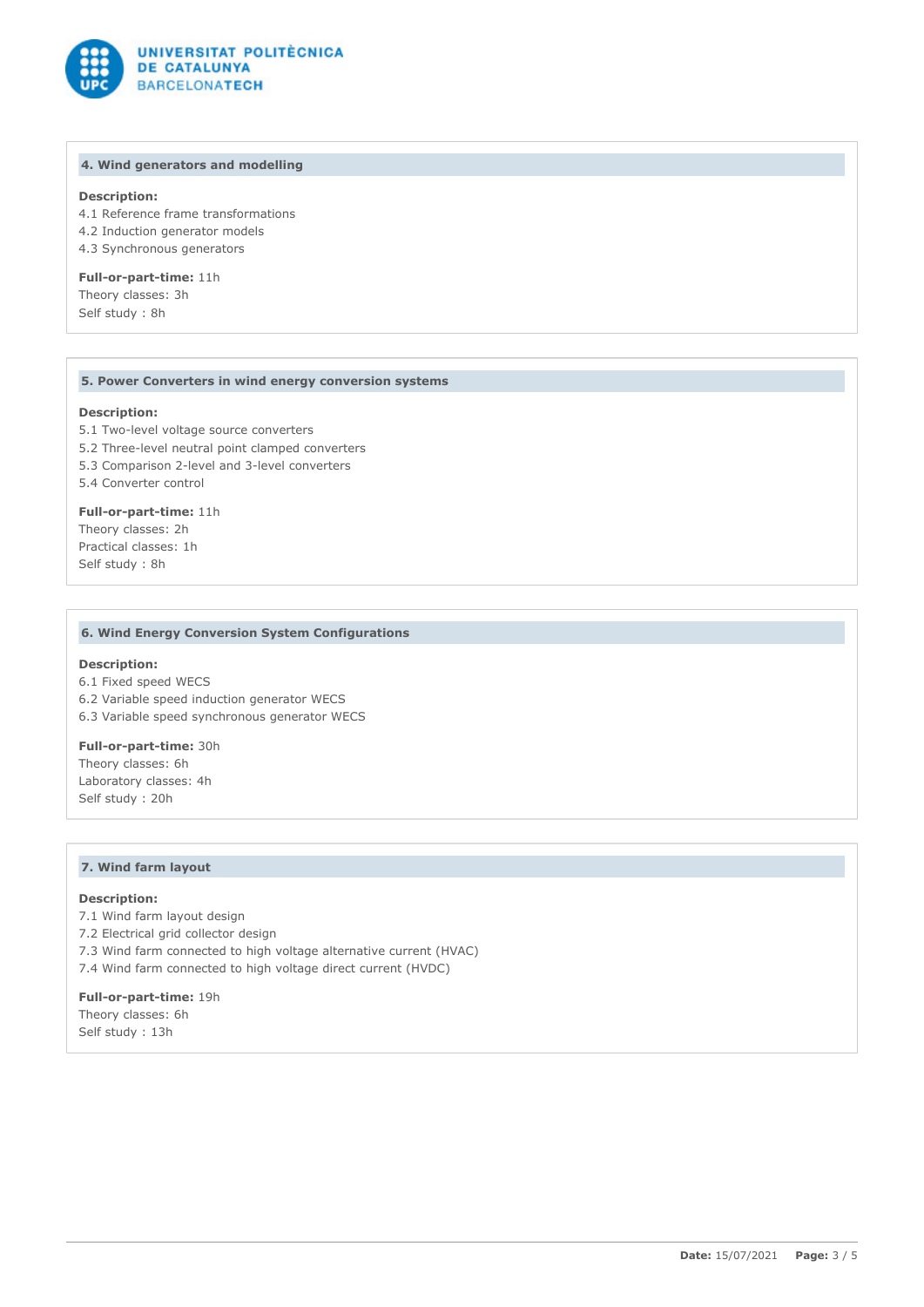

### **8. Grid Integration**

### **Description:**

8.1 Power system concepts

- 8.2 Wind power variability and limited predictability
- 8.3 Grid codes for Wind Turbines
- 8.4 Grid code requirements

**Full-or-part-time:** 9h Theory classes: 3h Self study : 6h

## **GRADING SYSTEM**

- Research report with oral presentation (30%)
- Exercise report (10%)
- Test done at the end (35%)
- Laboratory report (25%)

## **EXAMINATION RULES.**

- The written test is face-to-face and individual.
- The laboratory report is in group and exercise report is individual.
- The research report with oral presentation is individual

- In exercise and laboratory report will be assessed, where appropriate, the prior work with the presentation of results of each activity.

## **BIBLIOGRAPHY**

### **Basic:**

- Wu, B.. Power conversion and control of wind energy systems. Hoboken: Wiley-IEEE Press, 2011. ISBN 9780470593653.

### **Complementary:**

354040340X.

- Ackerman, Thomas. Wind power in power systems [on line]. Second edition. Chichester, United Kingdom: John Wiley & Sons, 2012 [Consultation: 05/10/2020]. Available on: https://onlinelibrary.wiley.com/doi/book/10.1002/9781119941842. ISBN 0470855088. - Lubosny, Zbigniew. Wind turbine operation in electric power systems : advanced modeling. Berlin [etc.]: Springer, 2003. ISBN

- Freris, L. L. Renewable energy in power systems. Chichester, U.K: John Wiley & Sons, 2008. ISBN 9780470017494.

- Heier, Siegfried. Grid integration of wind energy conversion systems. 2nd ed. Chichester [etc.]: John Wiley & Sons, cop. 2006. ISBN 0470868996.

- Teodorescu, Remus. Grid converters for photovoltaic and wind power systems [on line]. Chichester, West Sussex: John Wiley & Sons, 2011 [Consultation: 27/05/2020]. Available on: https://onlinelibrary.wiley.com/doi/book/10.1002/9780470667057. ISBN 9780470057513.

- Stiebler, Manfred. Wind energy systems for electric power generation [on line]. Berlin: Springer, cop. 2008 [Consultation: 27/05/2020]. Available on: http://dx.doi.org/10.1007/978-3-540-68765-8. ISBN 9783540687658.

- Hau, Erich. Wind turbines : fundamentals, technologies, application and economics [on line]. 2nd ed. Berlin [etc.]: Springer, 2006 [Consultation: 27/05/2020]. Available on: http://dx.doi.org/10.1007/3-540-29284-5. ISBN 9783540292845.

- Burton, Tony. Wind energy handbook [on line]. 2nd ed. Chichester [etc.]: John Wiley & Sons, cop. 2011 [Consultation: 05/10/2020]. Available on: https://onlinelibrary.wiley.com/doi/book/10.1002/9781119992714. ISBN 9781119992714.

### **RESOURCES**

### **Other resources:**